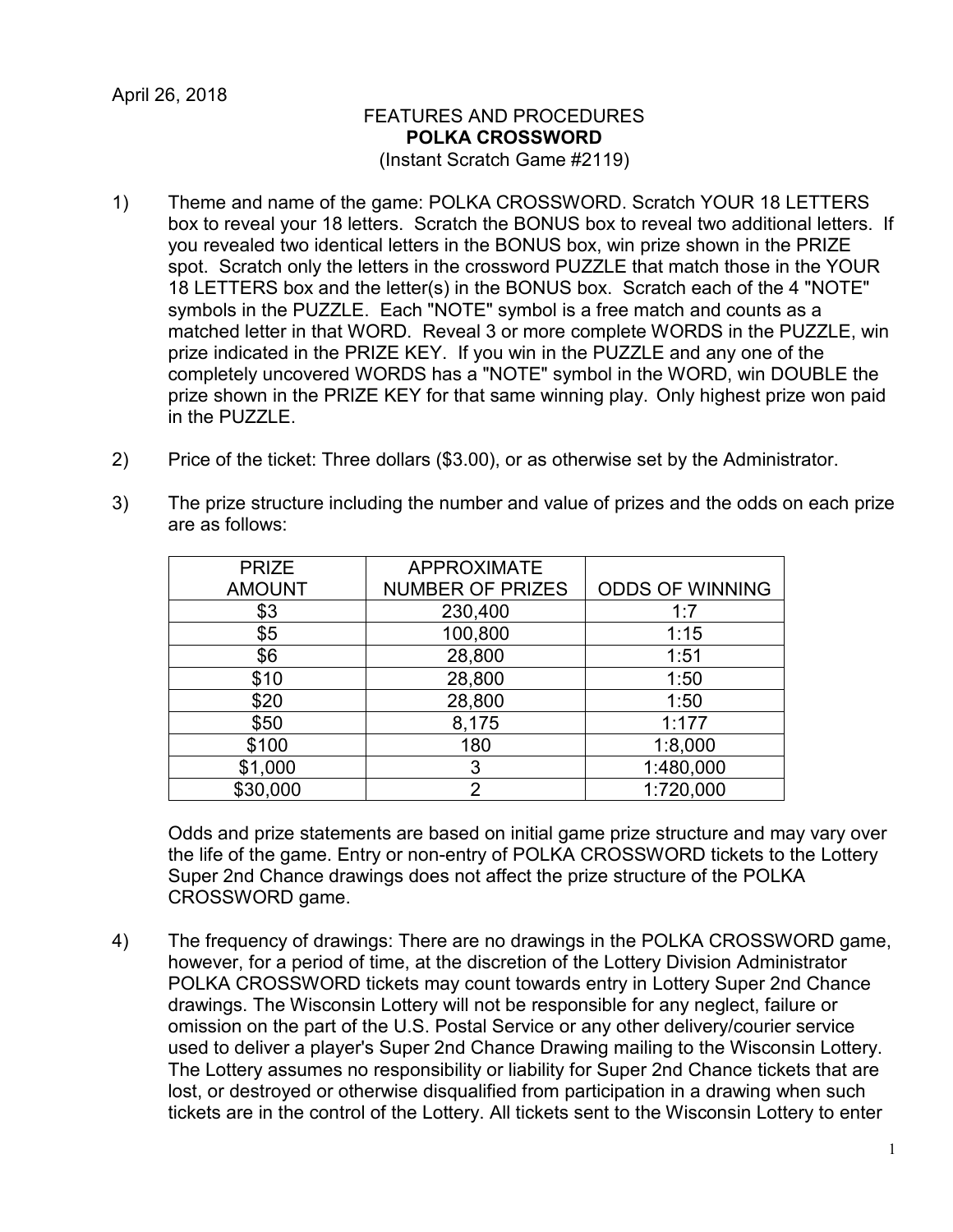the Super 2nd Chance drawings become property of the Wisconsin Lottery and will not be returned. Only tickets sent to and received at the correct address for entry into the Super 2nd Chance drawing will be eligible for the Super 2nd Chance drawing.

5) The method of selecting winners: There is one (1) crossword PUZZLE and one (1) BONUS box play area on each POLKA CROSSWORD ticket. The uncovered BONUS box play area will contain either two (2) identical bonus letters or two (2) different bonus letters. The uncovered BONUS box play area also contains a PRIZE spot.

The holder of a ticket showing two (2) identical bonus letters in the uncovered BONUS box shall win the prize amount shown in the uncovered PRIZE spot (For example, two letter K's in the BONUS box would win the prize in the PRIZE spot.). No BONUS box prize is won if two (2) different letters are showing (For example, a letter C and a letter G in the BONUS box would not win the prize amount in the PRIZE spot.).

The holder of a ticket where the letters in the uncovered YOUR 18 LETTERS box and in the uncovered BONUS box match the letters in the crossword PUZZLE to complete three (3) or more complete WORDS shall win the prize shown in the PRIZE KEY for that same number of complete WORDS.

The holder of a ticket where the letters in the uncovered YOUR 18 LETTERS box and in the uncovered BONUS box match the letters in the crossword PUZZLE to complete three (3) or more complete WORDS, and where one (1) of those completed WORDS has a "NOTE" symbol imaged in place of one (1) of the letter spots within that WORD, shall win two (2) times the prize amount shown in the PRIZE KEY for that same number of complete WORDS.

The possible complete WORDS on the ticket will be shown on the PUZZLE. Each possible complete WORD consists of three (3) or more letters and fills a complete word space. Letters in the PUZZLE combined to form a complete WORD must appear in a continuous horizontal (from left to right) or vertical (from top to bottom) sequence in a word space on the PUZZLE, and must completely fill that word space. Each of the four (4) "NOTE" symbols within the PUZZLE is a free match and counts as a matched letter in that possible complete WORD. A word within a complete WORD such as "cab" within "cabin" is not a complete WORD, since it does not completely fill the word space. Letters forming a word filling a complete word space can only be used to form one (1) complete WORD. Complete WORDS cannot be formed on the PUZZLE by linking letters diagonally, or by reading the letters from right to left or bottom to top. The YOUR 18 LETTERS box and BONUS box play areas must contain all of the letters in a possible complete WORD in order to form that WORD in the PUZZLE. A winning PUZZLE can win only the highest prize or (if a "NOTE" symbol is imaged in place of one (1) of the letter spots within one of the completed WORDS as previously described in these features and procedures) double the highest prize shown in the PRIZE KEY for that same winning pattern.

- 6) The method of making payment to winners:
	- A. Submission of the original ticket (not a copy), as provided below, shall be the sole method of claiming a prize.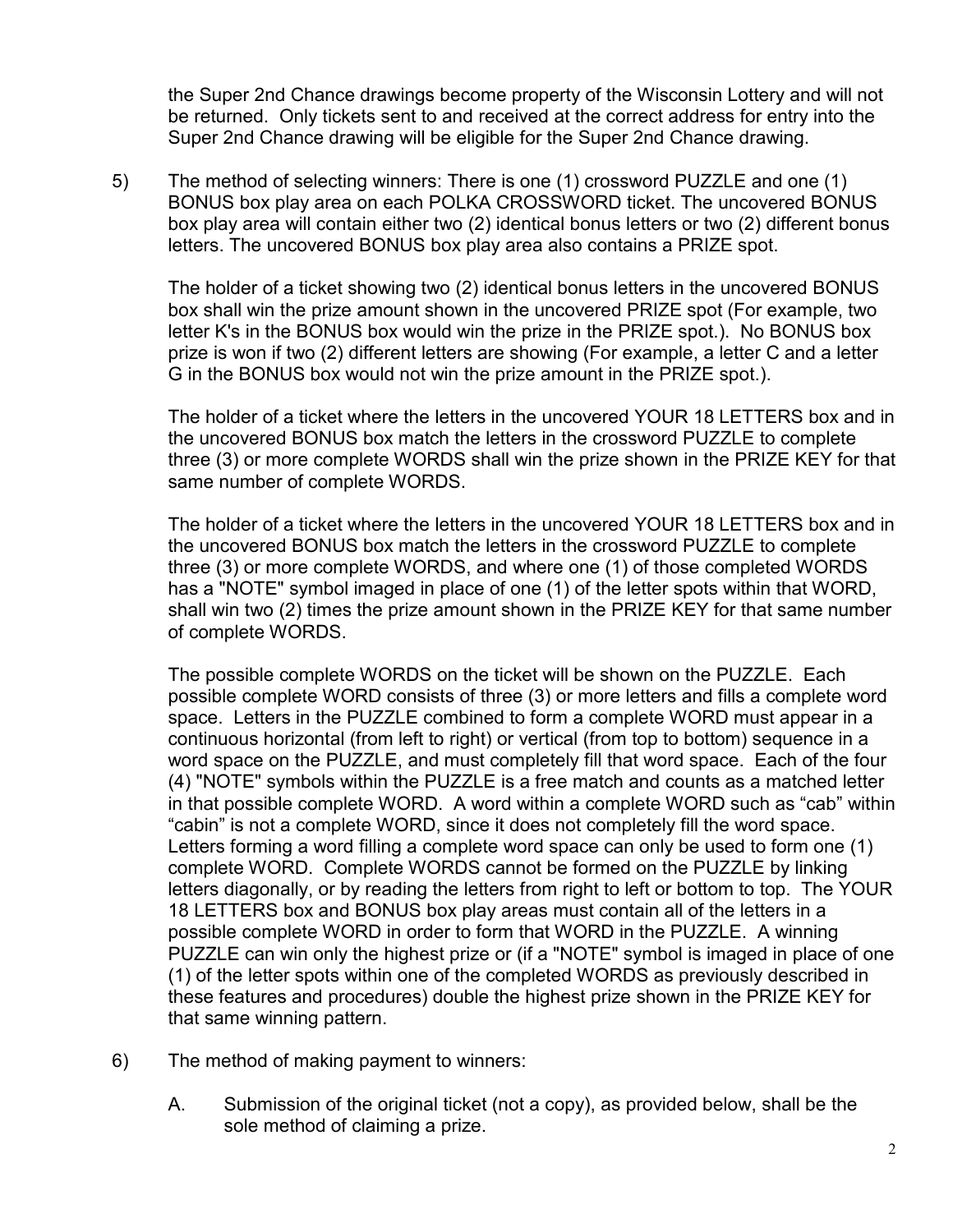- B. Payment of prizes under six hundred dollars (\$600) may be made by presenting the ticket for validation and payment to any Wisconsin Lottery retailer.
- C. The original winning ticket must be signed by a single human being. For-profit and non-profit entities, trusts, and other non-human beings are not eligible to play or claim a prize in this game. Payment of any prize totaling five hundred thousand, nine hundred ninety-nine dollars (\$500,999) or less may be made by either 1) signing the back of the original winning ticket, completing a Lottery claim form and presenting it in person to any Lottery office for validation and payment by the claim deadline under section 6(G), or 2) by signing the back of the original winning ticket, completing a Lottery claim form and mailing it for validation and payment to Lottery Headquarters in Madison. If claiming a prize by mail, the original winning ticket and Lottery claim form must be mailed to Lottery Headquarters in Madison in a properly addressed envelope with the postage duly prepaid by the claim deadline under section 6(G). Payment of any prize totaling five hundred and one thousand dollars (\$501,000) or more must be made by signing the back of the original winning ticket, completing a Lottery claim form and presenting it in person to the Lottery Headquarters in Madison for validation and payment by the claim deadline under section 6(G). Personal appearance may be waived at the Lottery Division Administrator's sole discretion.
- D. Tickets are void if stolen, unissued, mutilated, altered, counterfeit, or otherwise fail validation tests. The Lottery at its sole discretion reserves the right to pay any mutilated ticket based upon the facts and circumstances of the particular claim. Such action by the Lottery is final and non-reviewable.
- E. Tickets are void if misprinted. "Misprinted" means any mistake or difference from the original ticket or game specifications of any kind in the printing, manufacturing, packaging or other processing related to the production or distribution of the ticket caused by the raw materials, processes or handling of the ticket until its ultimate sale to the consumer/player. "Misprinted" includes but is not limited to the tickets being unreadable, misregistered, defective, or multiply printed. Also, "misprinted" includes errors in the computer software, computer hardware, code or programming of the game regardless of whether the errors were imbedded or caused by human action relating to any of the matters mentioned in this paragraph. The Lottery at its sole discretion reserves the right to pay any such "misprinted" ticket based upon the facts and circumstances of the particular claim. Such action by the Lottery is final and non-reviewable.
- F. All tickets sent to the Wisconsin Lottery for the purpose of redemption become property of the Lottery and will not be returned.